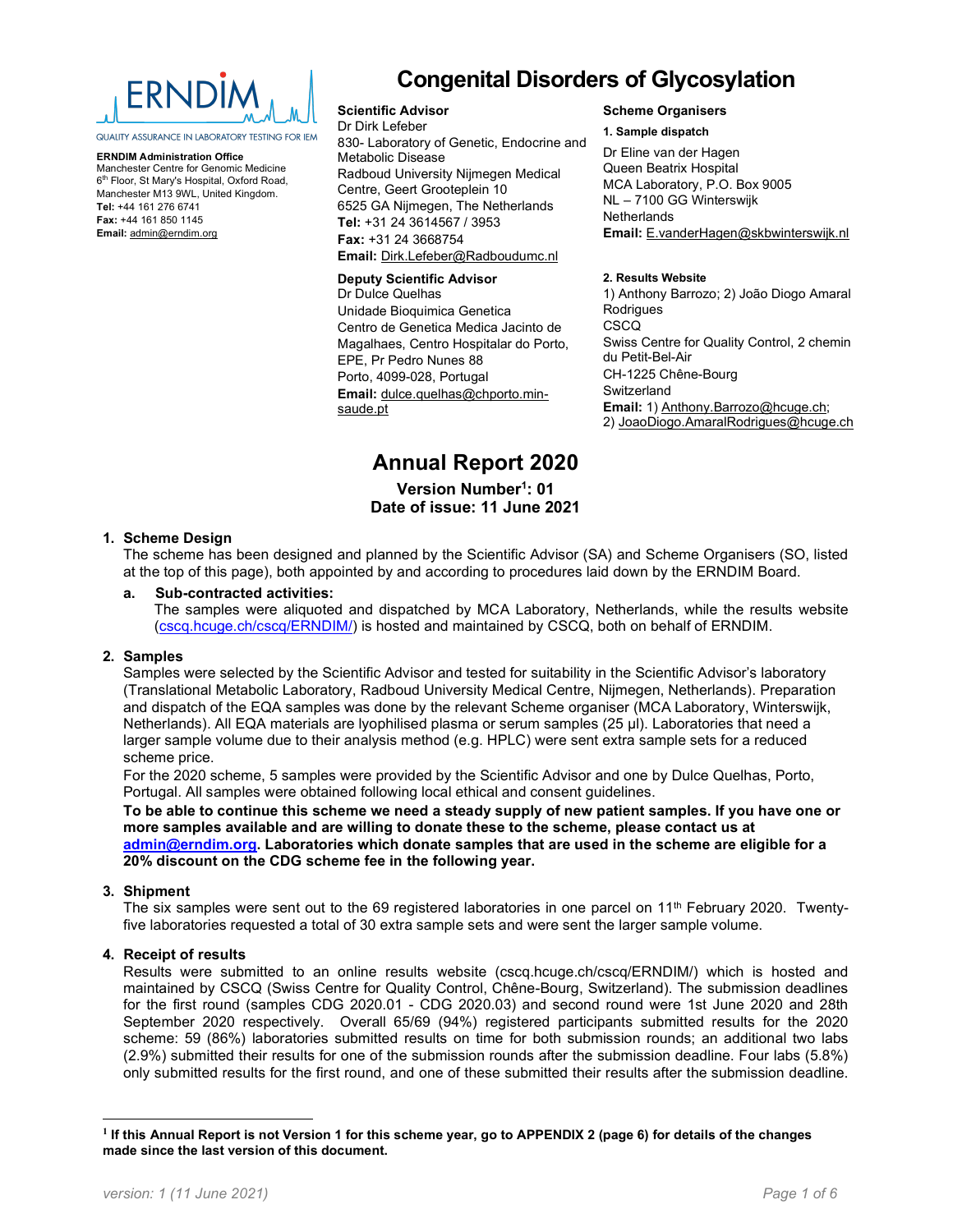

While a separate four laboratories (5.8%) failed to make a return on either submission round; one of these was an Educational Participant and one withdrew from the scheme.

#### 5. Scoring scheme

In agreement with ERNDIM rules, we applied a scoring system of 2+2:

Item C: technical aspects: 1 point for identification of an abnormal profile and 1 point for correct identification of the profile as type I or II.

Item D: diagnostic suggestions: This section should be filled for scoring. Just referring to a specialised lab is insufficient. If required, advice can be obtained from a reference laboratory or in collaboration with a clinical colleague. For normal profiles 2 points are scored. For abnormal profiles, comments should be made on the possibility of the presence of a secondary cause in light of the clinical indication. In addition, the right suggestions should be made for the next step in the diagnostic process that eventually will lead to the genetic defect. Scoring for this part is not so straightforward, but we tried to keep it as consistent as possible. The maximum score achievable with full submission for all samples is 24, while a maximum of 12 points are available for labs that only submitted results for the first or second round. The level for satisfactory performance is 17 points. Laboratories that participate only in one circulation can achieve satisfactory performance with 8 points, however for the 2021 scheme onwards labs that only submit results for one submission rounds will be classed as partial submitters, see section 7 (Preview of the 2021 scheme) for further details. For the 2014 scheme onwards, another criterion for satisfactory performance is the absence of any "critical error", which is defined as an error resulting from seriously misleading analytical findings and/or interpretations with serious clinical consequences for the patient. For the 2020 CDG scheme, 3 critical errors were identified. These were agreed at the meeting of the Scientific Advisory Board on  $19<sup>th</sup>$  and  $20<sup>th</sup>$  November 2020.

#### a. Appeals

If your laboratory has been assigned poor performance in the 2020 scheme and you wish to appeal against this classification please email the ERNDIM Administration Office (admin@erndim.org), with full details of the reason for your appeal, within one month receiving your Performance Support Letter.

#### 6. Results of samples and evaluation of reporting

The shipped samples were from (CDG) patients and from controls and from a confirmed individual with alcohol abuse. The final results of the six samples with respect to CDG are summarized in Table 1 below.

| <b>Sample</b> | Clinical information (age, sex, phenotype)                               | <b>Diagnosis</b> |  |  |  |  |  |
|---------------|--------------------------------------------------------------------------|------------------|--|--|--|--|--|
| 2020.01       | M, 11 yrs, mental retardation, coagulopathy                              | PMM2-CDG         |  |  |  |  |  |
| 2020.02       | M, 48 years, ataxia<br>Control                                           |                  |  |  |  |  |  |
|               | $2020.03$   F, 5 yrs, strabismus, deafness, epilepsy                     | Control          |  |  |  |  |  |
| 2020.04       | M, 8 yrs, frequent infections, liver fibrosis<br>Control                 |                  |  |  |  |  |  |
| 2020.05       | Alcohol abuse<br>M, 64 yrs, unsolved hepatitis,                          |                  |  |  |  |  |  |
| 2020.06       | MPI-CDG<br>F, 4 yrs, diarrhoea, hepatomegaly, protein-losing enteropathy |                  |  |  |  |  |  |

Table 1: Samples in the 2020 scheme

All submitted results are treated as confidential information and are only shared with ERNDIM approved persons for the purposes of evaluation and reporting. For the purposes of evaluation, the Scientific Advisor's centre is not included in the following results.

For the laboratories that reported their method (51/64), CE was the method employed most often (19/51), followed by HPLC (15/51), Isofocusing (13/51), Mass Spectrometry (2/51) and Other (2/51).

#### Table 2: Scoring of samples in the 2020 scheme

| <b>Sample</b> | No of returns | <b>Technical Aspects (%)</b> | Diagnostic Suggestions (%) | Total (%) |
|---------------|---------------|------------------------------|----------------------------|-----------|
| CDG2020.01    | 65            | 95%                          | 96%                        | 95%       |
| CDG2020.02    | 66            | 95%                          | 99%                        | 97%       |
| CDG2020.03    | 64            | 96%                          | 96%                        | 96%       |
| CDG2020.04    | 61            | 99%                          | 99%                        | 99%       |
| CDG2020.05    | 61            | 96%                          | 97%                        | 96%       |
| CDG2020.06    | 61            | 100%                         | 100%                       | 100%      |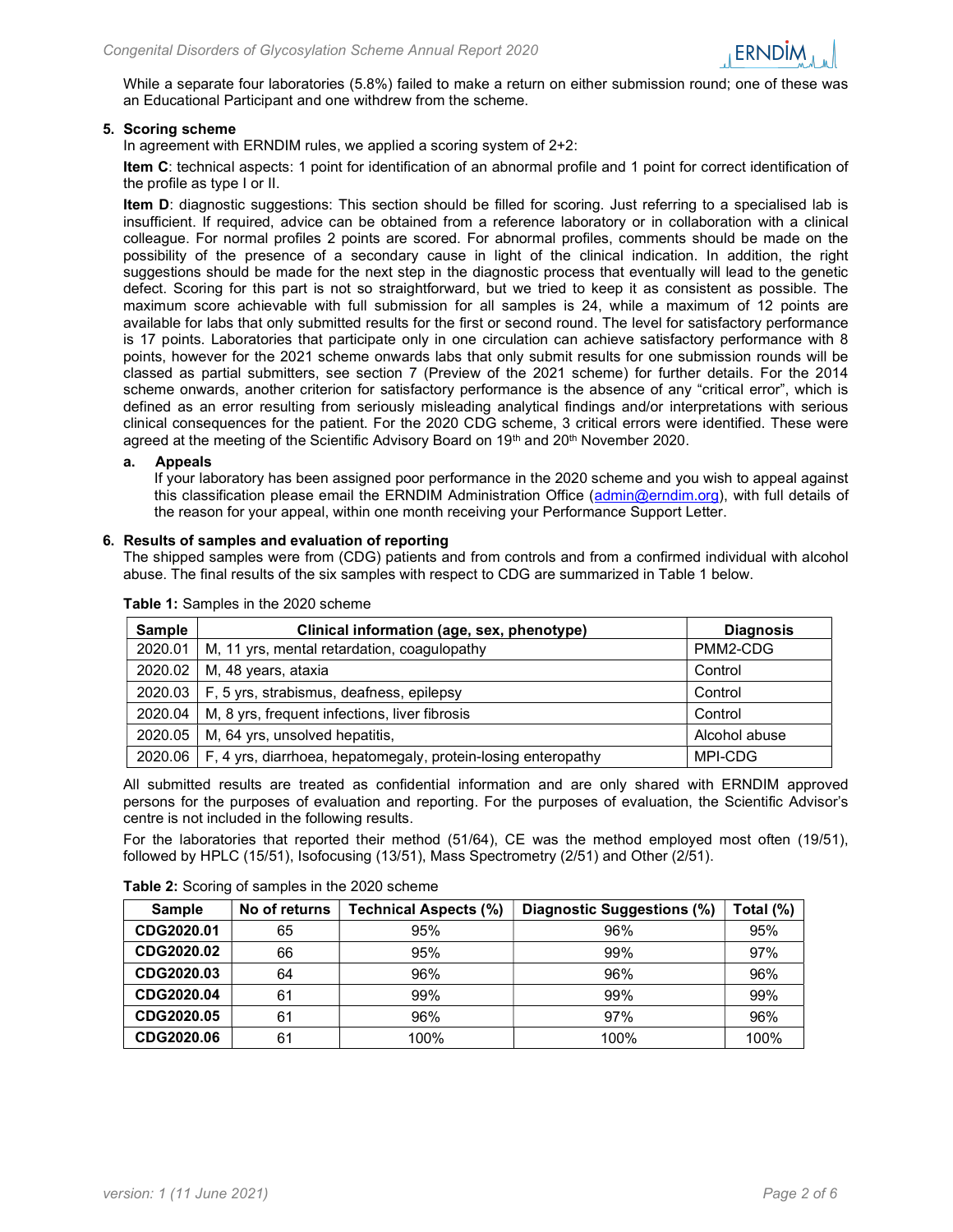Table 3: Distribution of scores (for labs that submitted sufficient results for performance to be assessed)

| <b>Total Score</b> | No of labs |
|--------------------|------------|
| <60%               | 2          |
| $60 - 69.9%$       | ი          |
| $70 - 79.9%$       | 2          |
| $80 - 89.9%$       | 3          |
| $90 - 99.9%$       | 7          |
| 100%               | 51         |
| <b>Total</b>       | 65         |

The full anonymised results for all labs registered for the scheme are given in APPENDIX 1 on page 5 of this report.

#### ERNDIM CDG 2020.01: PMM2-CDG

A type 1 profile was identified by nearly all laboratories and interpreted as abnormal by nearly all as well, resulting in a proficiency score of 95%. The pattern was a classical type one pattern and no major differences were noticed when comparing the performance of different methods.

The clinical symptoms are however rather suggestive for PMM2-CDG. Therefore, in case of interpretation of a profile as CDG-I, a diagnosis of PMM2-CDG should be advised in this situation. Identification of the profile as abnormal and indicating PMM2-CDG as a possible diagnosis should be included for full scoring. Proficiency score: 95%.

#### ERNDIM CDG 2020.02: Control

Nearly all laboratories reported this sample as normal. resulting in a proficiency score of 97%.

#### ERNDIM CDG 2020.03: Control

Nearly all laboratories reported this sample as normal. resulting in a proficiency score of 96%.

#### ERNDIM CDG 2020.04: Control

Nearly all laboratories reported this sample as normal. resulting in a proficiency score of 99%.

#### ERNDIM CDG 2020.05: alcohol abuse

Many laboratories reported this sample as abnormal and indicated a mild type I profile. However, in some cases (due to mild sialic acid loss), a CDG-II and mixed profile was indicated. This sample is from an individual with chronic alcohol use. This is known as a secondary cause for (mild) CDG-I profiles. The clinical indication of an adult patient with ataxia could also fit very well with an adult case of PMM2-CDG, since several case reports have been published with near-normal transferrin glycosylation and an isolated clinical presentation of ataxia. It is unclear if the clinical condition of the current individual was related to the alcohol abuse or was unrelated. No indication for PMM2-CDG was found. Proficiency score: 96%, representing an improvement when compared with last year's score.

#### ERNDIM CDG 20120.06: MPI-CDG

A type 1 profile was identified by all laboratories and interpreted as abnormal, resulting in a proficiency score of 100%.

Although there are an increasing number of CDGs without neurological involvement, having taken into account the limited patient clinical information together with a type 1 transferrin IEF pattern, it is suggestive of MPI-CDG. The laboratory investigation could be initiated with phosphomannose isomerase and phosphomannomutase enzyme activity determination, but it is also a suitable option to go directly for MPI and PMM2 gene sequencing. Noteworthy is the recommendation to exclude secondary causes, including other IEM like HFI and galactosemia.

#### 7. Preview of the 2021 scheme

To bring this scheme into line with the other ERNDIM qualitative schemes, for the 2021 scheme onwards participants that submit results for 3 or fewer samples in a scheme year will be classed as partial submitters and their performance will not be evaluated. Partial submitters receive a formal Non-submitter letter notifying them of this status and their certificate of participation shows them as not submitting results for the relevant scheme. As the number of participants in the CDG scheme are limited due to the nature of the EQA samples, ERNDIM reserves the right to exclude participants that are classed as partial/non-submitters for 2 out of 3 registered years (i.e. persistent partial and non-submitters) from the scheme.

#### 8. Questions, Comments and Suggestions

If you have any questions, comments or suggestions in addition to specific user comments please contact the ERNDIM Administration Office (admin@erndim.org).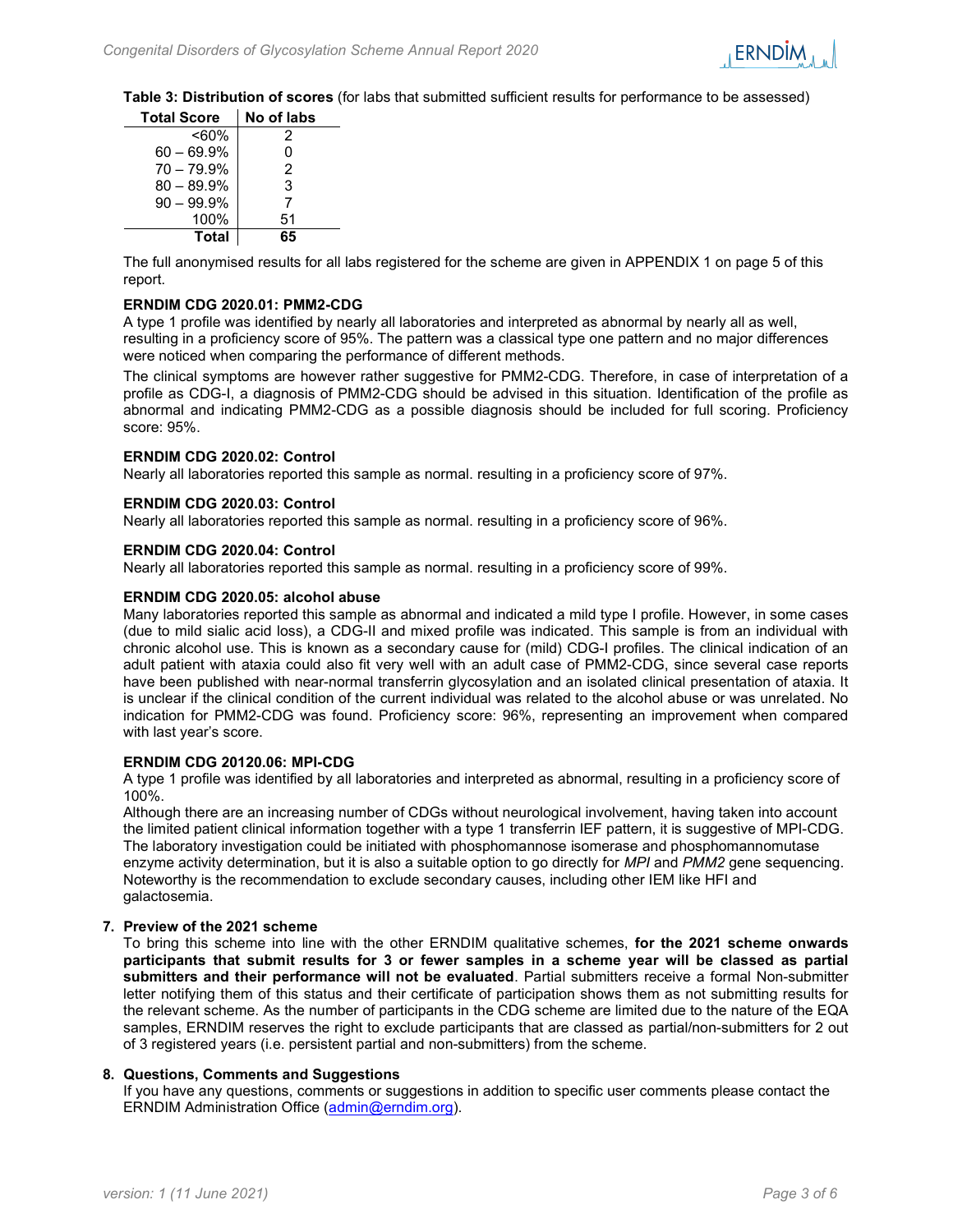

## 9. Confidentiality Statement

This annual report is intended for participants of the ERNDIM Congenital Disorders of Glycosylation scheme. The contents of this report or data derived from the use or analysis of ERNDIM EQA materials must not be used in written publications or oral presentations unless the explicit prior consent of ERNDIM has been granted.

Dulu Chulles

Prof Dirk Lefeber Dr Dulce Quelhas Scientific Advisor **Deputy Scientific Advisor**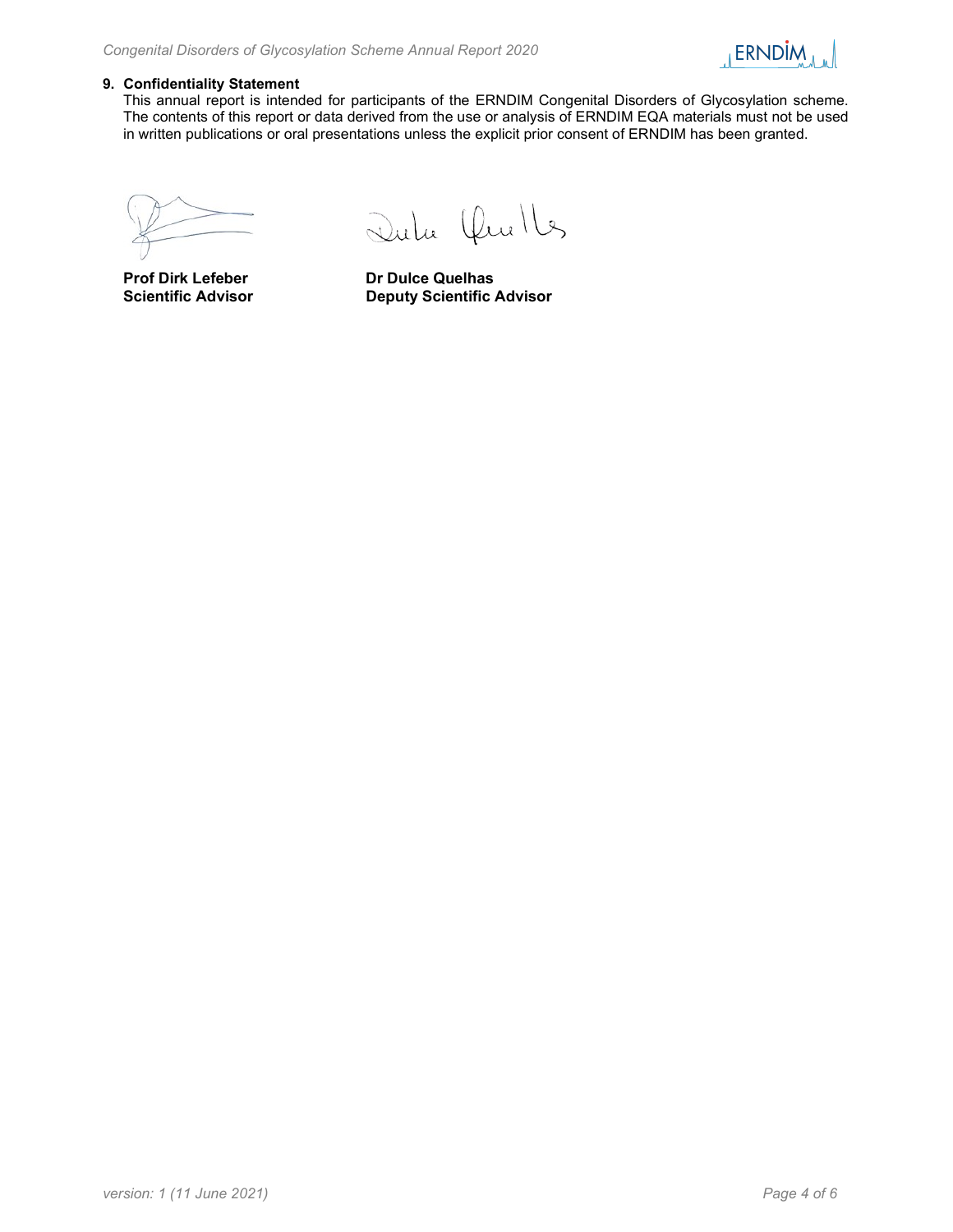| 2020                    | <b>Technical, item C</b> |                |                |                |                |                | Advice, item D |                |                |                |                |                |                |              |              |
|-------------------------|--------------------------|----------------|----------------|----------------|----------------|----------------|----------------|----------------|----------------|----------------|----------------|----------------|----------------|--------------|--------------|
| Sample ID               | .01                      | .02            | .03            | .04            | .05            | .06            |                | .01            | .02            | .03            | .04            | .05            | .06            |              |              |
| Average                 | 1.89                     | 1.89           | 1.92           | 1.98           | 1.92           | 2.00           |                | 1.92           | 1.97           | 1.92           | 1.98           | 1.93           | 2.00           |              | <b>Total</b> |
| score                   |                          |                |                |                |                |                |                |                |                |                |                |                |                |              | score        |
| Lab ID                  |                          |                |                |                |                |                | <b>Total</b>   |                |                |                |                |                |                | <b>Total</b> | (max 24)     |
| 1                       | $\overline{2}$           | $\overline{2}$ | $\overline{2}$ | $\overline{2}$ | $\overline{2}$ | $\overline{2}$ | 12             | $\overline{2}$ | $\overline{2}$ | $\overline{2}$ | $\overline{2}$ | $\overline{2}$ | $\overline{2}$ | 12           | 24           |
| $\overline{2}$          | $\overline{2}$           | $\overline{2}$ | $\overline{2}$ | $\overline{2}$ | $\overline{2}$ | $\overline{2}$ | 12             | $\overline{2}$ | $\overline{2}$ | $\overline{2}$ | $\overline{2}$ | $\overline{2}$ | $\overline{2}$ | 12           | 24           |
| 3                       | $\overline{2}$           | $\overline{2}$ | $\overline{2}$ | $\overline{2}$ | $\overline{2}$ | $\overline{2}$ | 12             | $\overline{2}$ | $\overline{2}$ | $\overline{2}$ | $\overline{2}$ | $\overline{2}$ | $\overline{2}$ | 12           | 24           |
| $\overline{\mathbf{4}}$ | $\overline{2}$           | $\overline{1}$ | $\overline{2}$ | $\overline{2}$ | $\overline{2}$ | $\overline{2}$ | 11             | $\overline{2}$ | $\overline{2}$ | $\overline{2}$ | $\overline{2}$ | $\overline{2}$ | $\overline{2}$ | 12           | 23           |
| 5                       | $\overline{2}$           | $\overline{2}$ | $\overline{2}$ | $\overline{2}$ | $\overline{2}$ | $\overline{2}$ | 12             | $\overline{2}$ | $\overline{2}$ | $\overline{2}$ | $\overline{2}$ | $\overline{2}$ | $\overline{2}$ | 12           | 24           |
| 6                       | $\overline{2}$           | $\overline{2}$ | $\overline{2}$ |                |                |                | 6              | $\overline{2}$ | $\overline{2}$ | $\overline{2}$ |                |                |                | 6            | 12           |
| $\overline{7}$          | $\overline{0}$           | $\overline{2}$ | $\overline{0}$ | $\overline{2}$ | $\overline{2}$ | $\overline{2}$ | 8              | $\overline{1}$ | $\overline{2}$ | $\overline{1}$ | $\overline{2}$ | $\overline{2}$ | $\overline{2}$ | 10           | 18           |
| 8                       | $\overline{2}$           | $\overline{2}$ | $\overline{2}$ | $\overline{2}$ | $\overline{2}$ | $\overline{2}$ | 12             | $\overline{2}$ | $\overline{2}$ | $\overline{2}$ | $\overline{2}$ | $\overline{2}$ | $\overline{2}$ | 12           | 24           |
| 9                       | $\overline{2}$           | $\overline{2}$ | $\overline{2}$ | $\overline{2}$ | $\overline{2}$ | $\overline{2}$ | 12             | $\overline{2}$ | $\overline{2}$ | $\overline{2}$ | $\overline{2}$ | $\overline{2}$ | $\overline{2}$ | 12           | 24           |
| 10                      | $\overline{2}$           | $\overline{2}$ | $\overline{2}$ | $\overline{2}$ | $\overline{2}$ | $\overline{2}$ | 12             | $\overline{2}$ | $\overline{2}$ | $\overline{2}$ | $\overline{2}$ | $\overline{2}$ | $\overline{2}$ | 12           | 24           |
| 11                      | $\overline{2}$           | $\overline{2}$ | $\overline{2}$ | $\overline{2}$ | $\overline{2}$ | $\overline{2}$ | 12             | $\overline{2}$ | $\overline{2}$ | $\overline{2}$ | $\overline{2}$ | $\overline{2}$ | $\overline{2}$ | 12           | 24           |
| 12                      | $\overline{2}$           | $\overline{2}$ | $\overline{2}$ | $\overline{2}$ | $\overline{2}$ | $\overline{2}$ | 12             | $\overline{2}$ | $\overline{2}$ | $\overline{2}$ | $\overline{2}$ | $\overline{2}$ | $\overline{2}$ | 12           | 24           |
| 13                      | $\overline{2}$           | $\overline{2}$ | $\overline{2}$ | $\overline{2}$ | $\overline{2}$ | $\overline{2}$ | 12             | $\overline{2}$ | $\overline{2}$ | $\overline{2}$ | $\overline{2}$ | $\overline{2}$ | $\overline{2}$ | 12           | 24           |
| 14                      | $\overline{2}$           | $\overline{2}$ | $\overline{2}$ | $\overline{2}$ | $\overline{2}$ | $\overline{2}$ | 12             | $\overline{2}$ | $\overline{2}$ | $\overline{2}$ | $\overline{2}$ | $\overline{2}$ | $\overline{2}$ | 12           | 24           |
| 15                      | $\overline{2}$           | $\overline{2}$ | $\overline{2}$ | $\overline{2}$ | $\overline{2}$ | $\overline{2}$ | 12             | $\overline{2}$ | $\overline{2}$ | $\overline{2}$ | $\overline{2}$ | $\overline{2}$ | $\overline{2}$ | 12           | 24           |
| 16                      | $\overline{2}$           | $\overline{2}$ | $\overline{2}$ | $\overline{2}$ | $\overline{2}$ | $\overline{2}$ | 12             | $\overline{2}$ | $\overline{2}$ | $\overline{2}$ | $\overline{2}$ | $\overline{2}$ | $\overline{2}$ | 12           | 24           |
| 17                      | $\overline{2}$           | $\overline{2}$ | $\overline{2}$ | $\overline{2}$ | $\mathbf 0$    | $\overline{2}$ | 10             | $\overline{2}$ | $\overline{2}$ | $\overline{2}$ | $\overline{2}$ | $\mathbf{1}$   | $\overline{2}$ | 11           | 21           |
| 18                      | $\overline{2}$           | $\overline{2}$ | $\overline{2}$ | $\overline{2}$ | $\overline{2}$ | $\overline{2}$ | 12             | $\overline{2}$ | $\overline{2}$ | $\overline{2}$ | $\overline{2}$ | $\overline{2}$ | $\overline{2}$ | 12           | 24           |
| 19                      | $\overline{2}$           | $\overline{2}$ | $\overline{2}$ | $\overline{2}$ | $\overline{2}$ | $\overline{2}$ | 12             | $\overline{2}$ | $\overline{2}$ | $\overline{2}$ | $\overline{2}$ | $\overline{2}$ | $\overline{2}$ | 12           | 24           |
| 20                      | $\overline{2}$           | $\mathbf{1}$   | $\overline{2}$ | $\overline{2}$ | $\overline{2}$ | $\overline{2}$ | 11             | $\overline{2}$ | $\overline{2}$ | $\overline{2}$ | $\overline{2}$ | $\overline{2}$ | $\overline{2}$ | 12           | 23           |
| 21                      | $\overline{2}$           | $\overline{2}$ | $\overline{2}$ | 2              | $\mathbf{1}$   | $\overline{2}$ | 11             | $\overline{2}$ | $\overline{2}$ | $\overline{2}$ | $\overline{2}$ | $\mathbf{1}$   | $\overline{2}$ | 11           | 22           |
| 22                      | $\overline{2}$           | $\overline{2}$ | $\overline{2}$ | $\overline{2}$ | $\overline{2}$ | $\overline{2}$ | 12             | $\overline{2}$ | $\overline{2}$ | $\overline{2}$ | $\overline{2}$ | $\overline{2}$ | $\overline{2}$ | 12           | 24           |
| 23                      | $\overline{2}$           | $\mathbf{1}$   | $\overline{2}$ | 2              | 2              | $\overline{2}$ | 11             | $\overline{2}$ | $\overline{2}$ | $\overline{2}$ | $\overline{2}$ | $\overline{2}$ | $\overline{2}$ | 12           | 23           |
| 24                      | $\overline{2}$           | $\overline{2}$ | $\overline{2}$ | $\overline{2}$ | $\mathbf 0$    | $\overline{2}$ | 10             | $\overline{2}$ | $\overline{2}$ | $\overline{2}$ | $\overline{2}$ | $\mathbf 0$    | $\overline{2}$ | 10           | 20           |
| 25                      | $\overline{2}$           | $\overline{2}$ | $\overline{2}$ | $\overline{2}$ | $\overline{2}$ | $\overline{2}$ | 12             | $\overline{2}$ | $\overline{2}$ | $\overline{2}$ | $\overline{2}$ | $\overline{2}$ | $\overline{2}$ | 12           | 24           |
| 26                      | $\overline{2}$           | $\overline{2}$ | $\overline{2}$ | $\overline{2}$ | $\overline{2}$ | $\overline{2}$ | 12             | $\overline{2}$ | $\overline{2}$ | $\overline{2}$ | $\overline{2}$ | $\overline{2}$ | $\overline{2}$ | 12           | 24           |
| 27                      | 2 <sup>1</sup>           | 2 <sup>1</sup> | 2 <sup>2</sup> | $\overline{2}$ | $\overline{2}$ | $\overline{2}$ | 12             | $\overline{2}$ | 2 <sup>1</sup> | $\overline{2}$ | $\overline{2}$ | $\overline{2}$ | 2 <sup>2</sup> | 12           | 24           |
| 28                      | $\overline{2}$           | $\overline{2}$ | $\overline{2}$ | $\overline{2}$ | $\overline{2}$ | $\overline{2}$ | 12             | $\overline{2}$ | $\overline{2}$ | $\overline{2}$ | $\overline{2}$ | $\overline{2}$ | $\overline{2}$ | 12           | 24           |
| 29                      | 2 <sup>1</sup>           | 2 <sup>1</sup> | 2 <sup>1</sup> | $\overline{2}$ | $\overline{2}$ | $\overline{2}$ | 12             | $\overline{2}$ | $\overline{2}$ | $\overline{2}$ | $\overline{2}$ | $\overline{2}$ | $\overline{2}$ | 12           | 24           |
| 30                      | $\overline{2}$           | 2 <sup>1</sup> | $\overline{2}$ | $\overline{2}$ | $\overline{2}$ | 2 <sup>2</sup> | 12             | $\overline{2}$ | $\overline{2}$ | $\overline{2}$ | $\overline{2}$ | $\overline{2}$ | $\overline{2}$ | 12           | 24           |
| 31                      | 2 <sup>1</sup>           | 2 <sup>1</sup> | $\overline{2}$ | $\overline{2}$ | $\overline{2}$ | $\overline{2}$ | 12             | $\overline{2}$ | $\overline{2}$ | $\overline{2}$ | $\overline{2}$ | $\overline{2}$ | $\overline{2}$ | 12           | 24           |
| 32                      | $\overline{2}$           | 2 <sup>1</sup> | $\overline{2}$ | 2 <sup>2</sup> | 2 <sup>1</sup> | 2 <sup>1</sup> | 12             | $\overline{2}$ | $\overline{2}$ | $\overline{2}$ | 2 <sup>1</sup> | $\overline{2}$ | $\overline{2}$ | 12           | 24           |
| 33                      | 2 <sup>1</sup>           | 2 <sup>1</sup> | 2 <sup>1</sup> |                |                |                | 6              | $\overline{2}$ | $\overline{2}$ | $\overline{2}$ |                |                |                | 6            | 12           |
| 34                      | $\overline{1}$           | 2 <sup>1</sup> | 2 <sup>1</sup> | $\overline{2}$ | $\overline{2}$ | 2 <sup>2</sup> | 11             | $\overline{2}$ | $\overline{2}$ | $\overline{2}$ | $\overline{2}$ | $\overline{2}$ | $\overline{2}$ | 12           | 23           |
| 35                      | 2 <sup>1</sup>           | 2 <sup>1</sup> | $\overline{2}$ | $\overline{2}$ | $\overline{2}$ | $\overline{2}$ | 12             | $\overline{2}$ | $\overline{2}$ | $\overline{2}$ | $\overline{2}$ | $\overline{2}$ | $\overline{2}$ | 12           | 24           |
| 36                      | 2 <sup>1</sup>           | $\mathbf{1}$   | $\overline{2}$ | $\overline{2}$ | 2 <sup>1</sup> | 2 <sup>1</sup> | 11             | $\overline{2}$ | $\overline{2}$ | $\overline{2}$ | $\overline{2}$ | $\overline{2}$ | $\overline{2}$ | 12           | 23           |
| 37                      | $\overline{2}$           | 2 <sub>1</sub> | 2 <sup>1</sup> | 2 <sup>2</sup> | $\overline{2}$ | $\overline{2}$ | 12             | $\overline{2}$ | $\overline{2}$ | 2 <sup>1</sup> | 2 <sup>2</sup> | $\overline{2}$ | $\overline{2}$ | 12           | 24           |
| 38                      | $\overline{2}$           | 2 <sup>1</sup> | $\mathbf{1}$   |                |                |                | 5              | $\overline{2}$ | 2 <sup>1</sup> |                |                |                |                | 4            | 9            |
| 39                      | $\overline{2}$           | $\overline{2}$ | 2 <sub>1</sub> | 2 <sup>2</sup> | 2 <sup>2</sup> | 2 <sup>2</sup> | 12             | $\overline{2}$ | $\overline{2}$ | $\overline{2}$ | $\overline{2}$ | $\overline{2}$ | 2 <sup>1</sup> | 12           | 24           |

APPENDIX 1. Detailed scores for submitting laboratories